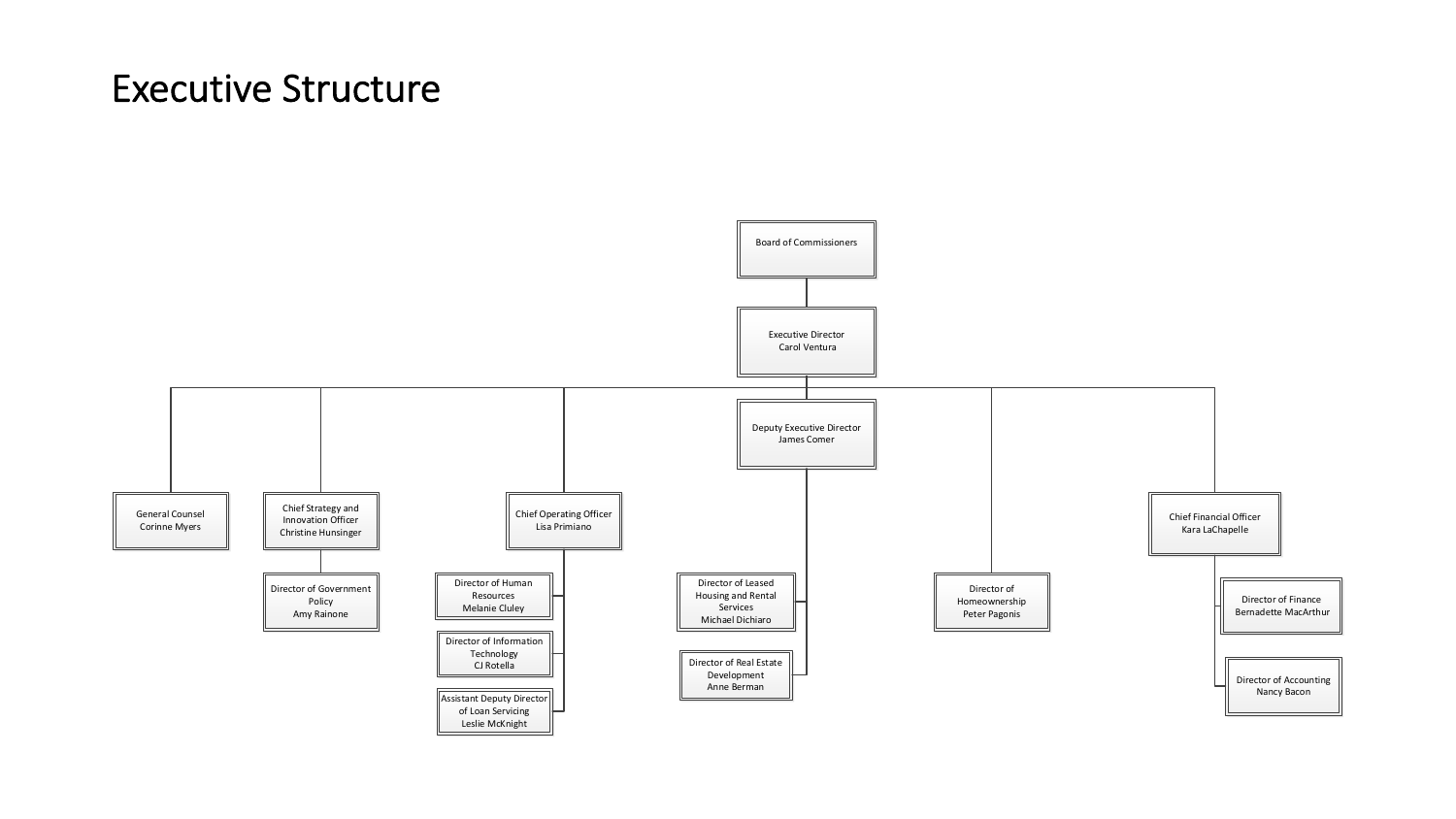## Executive Division

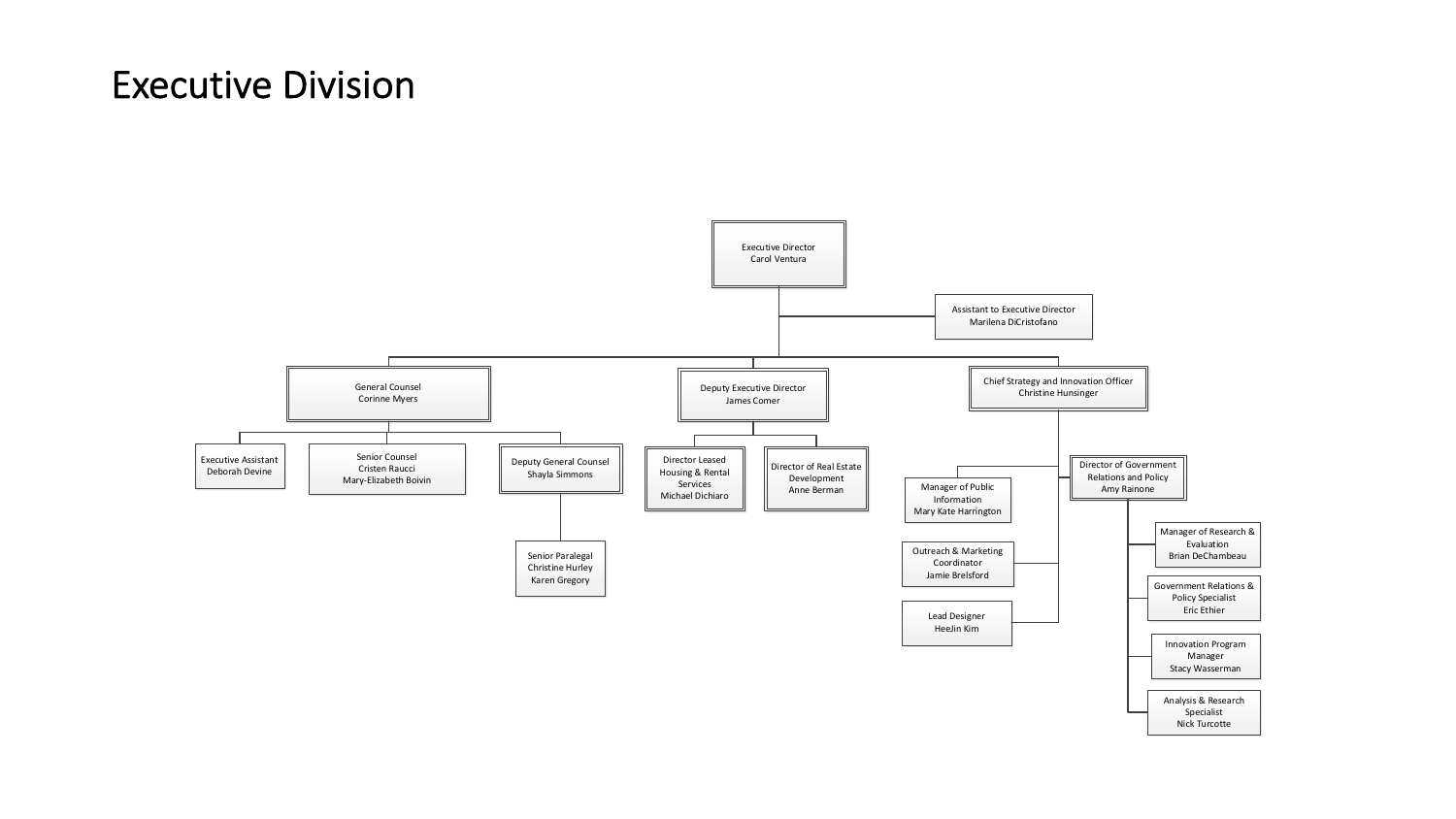# Administration & Operations

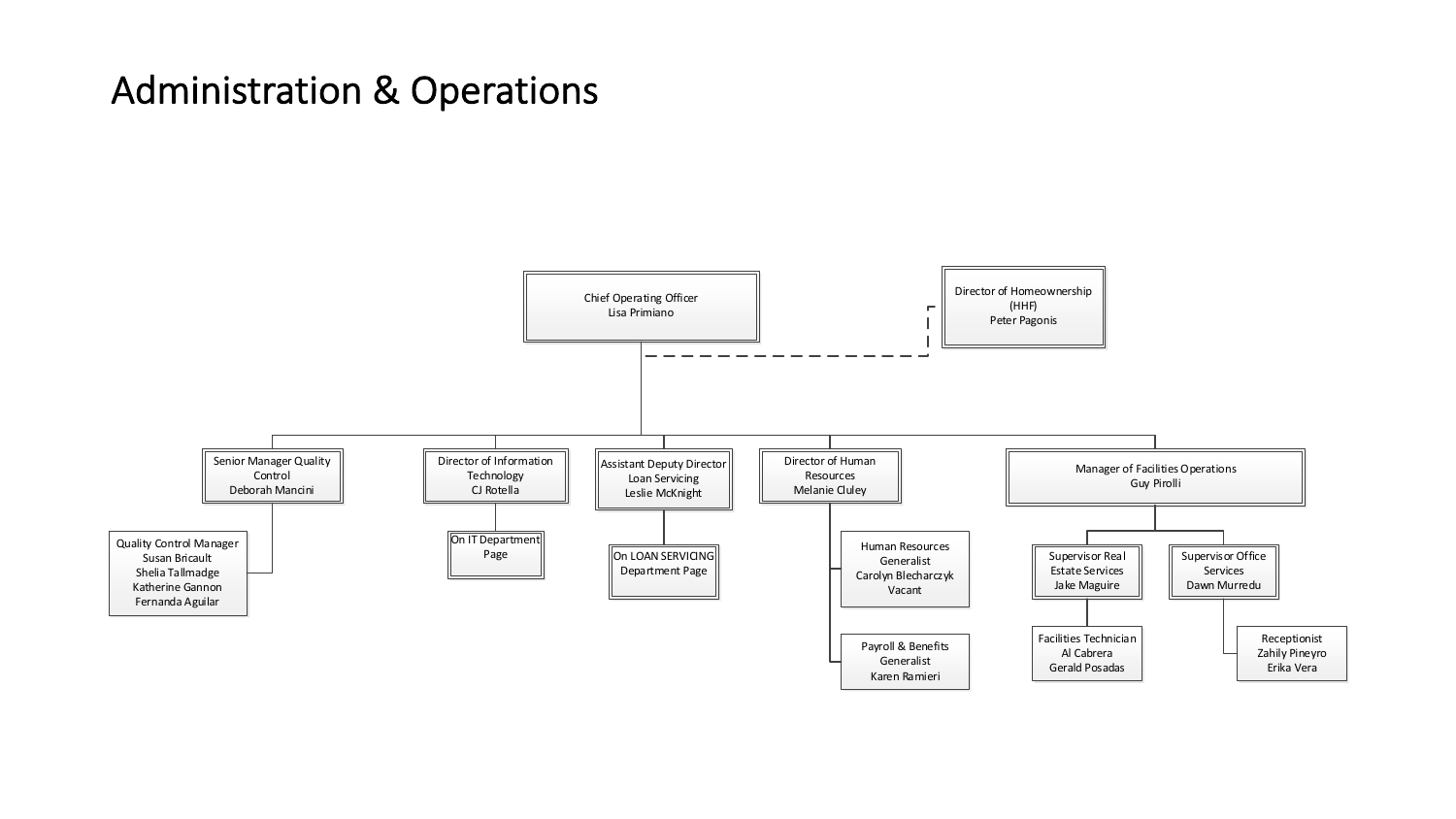## Information Technology

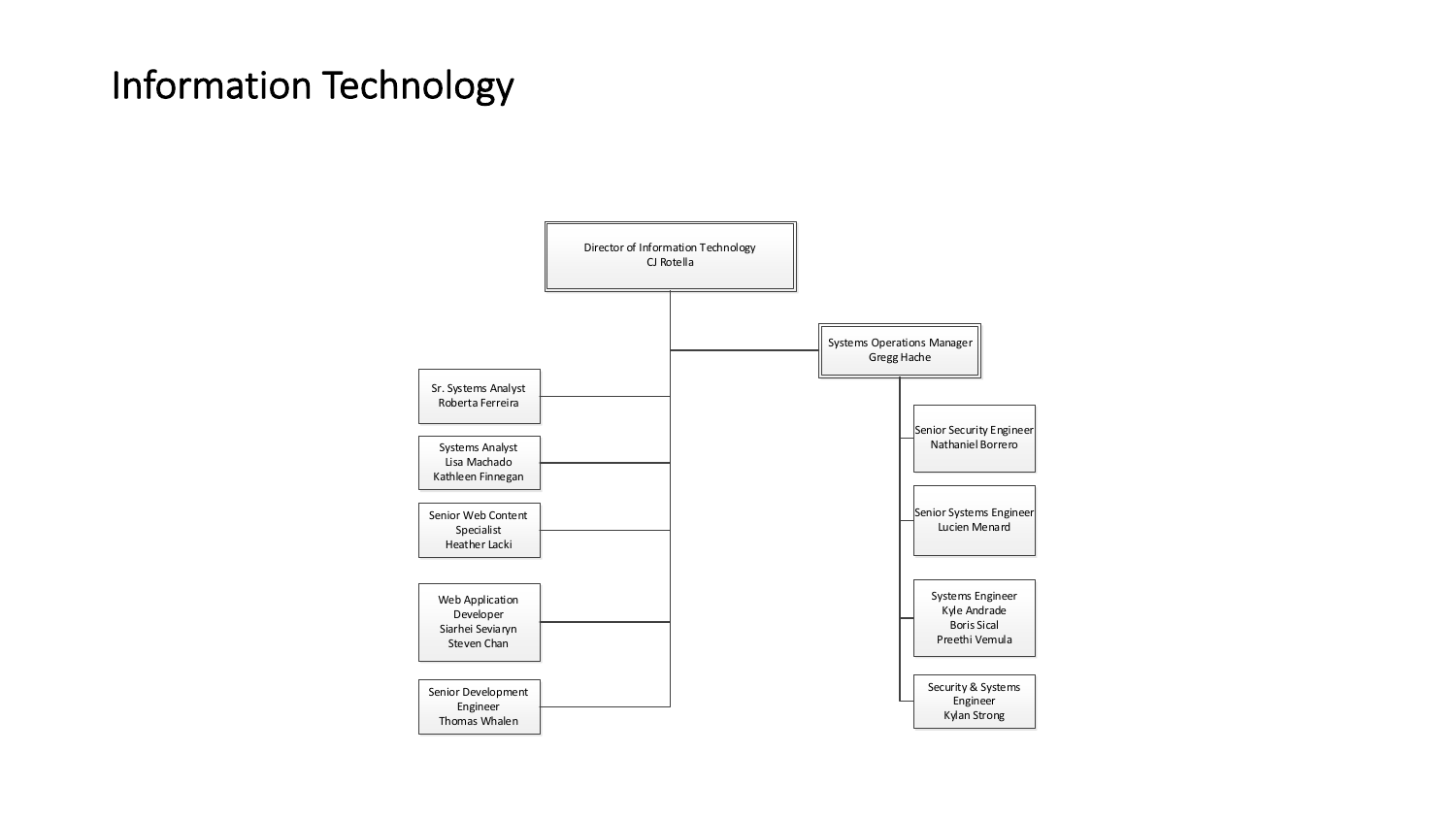#### Finance

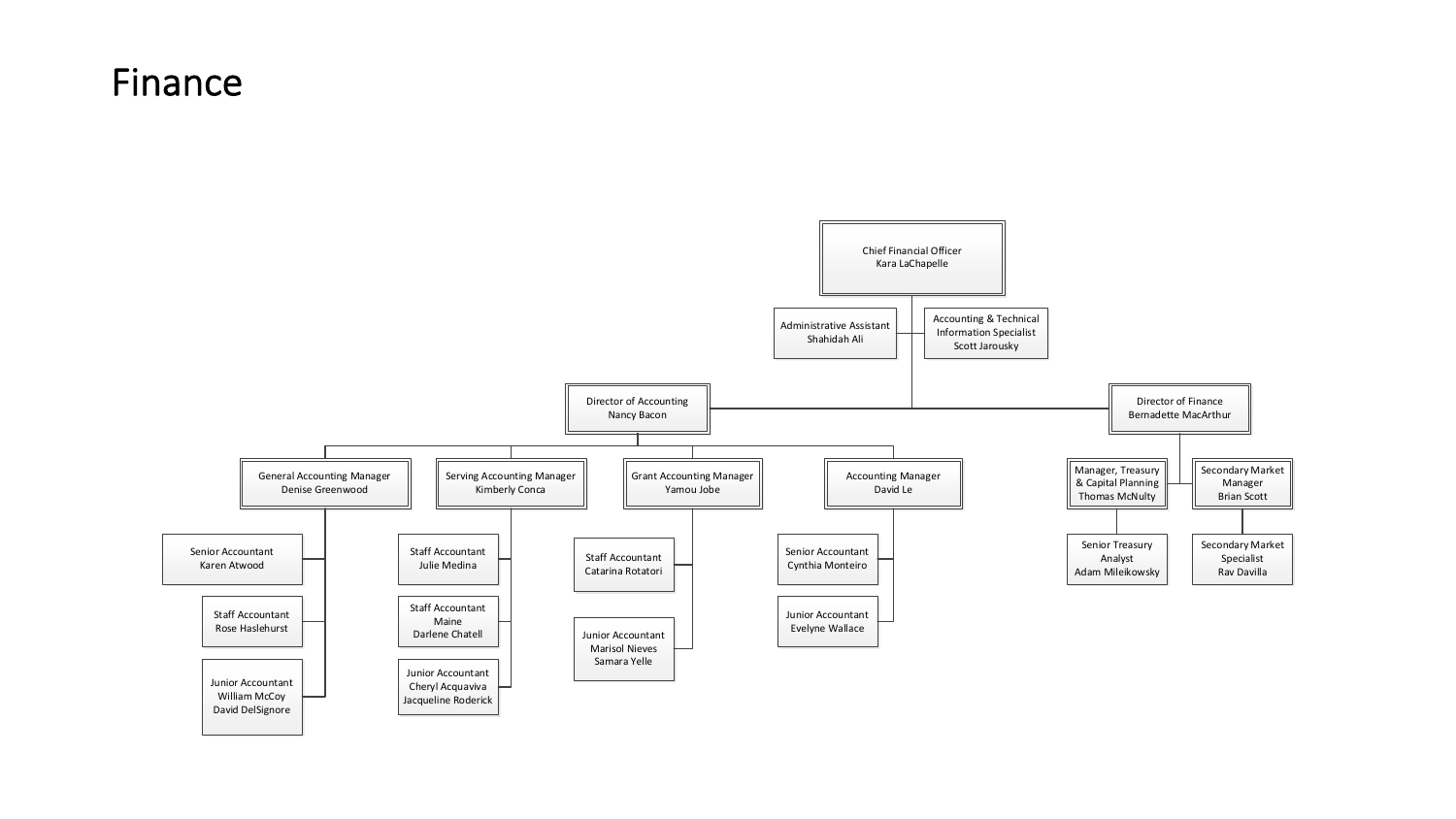## Development

#### **Development**

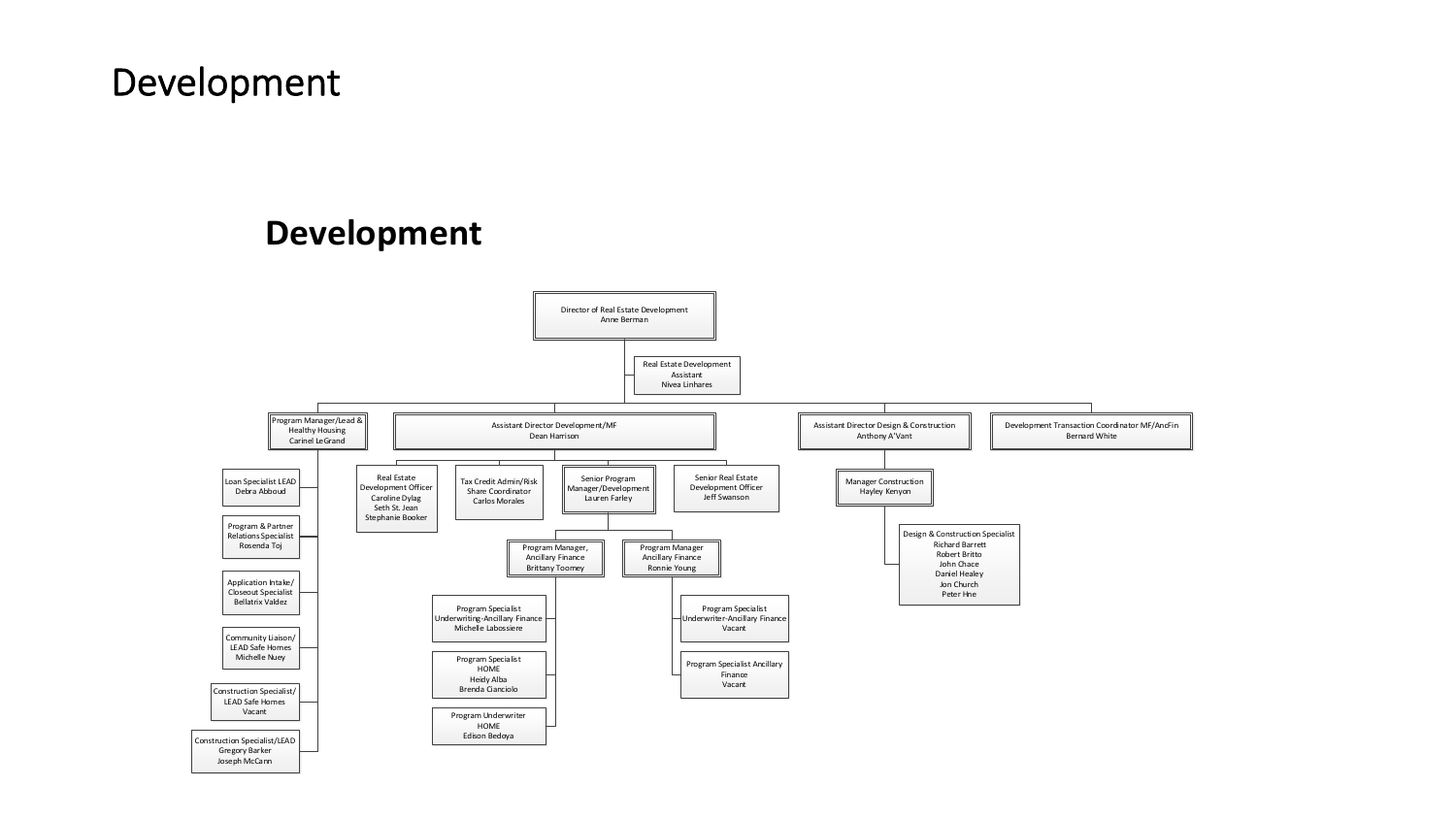## Homeownership

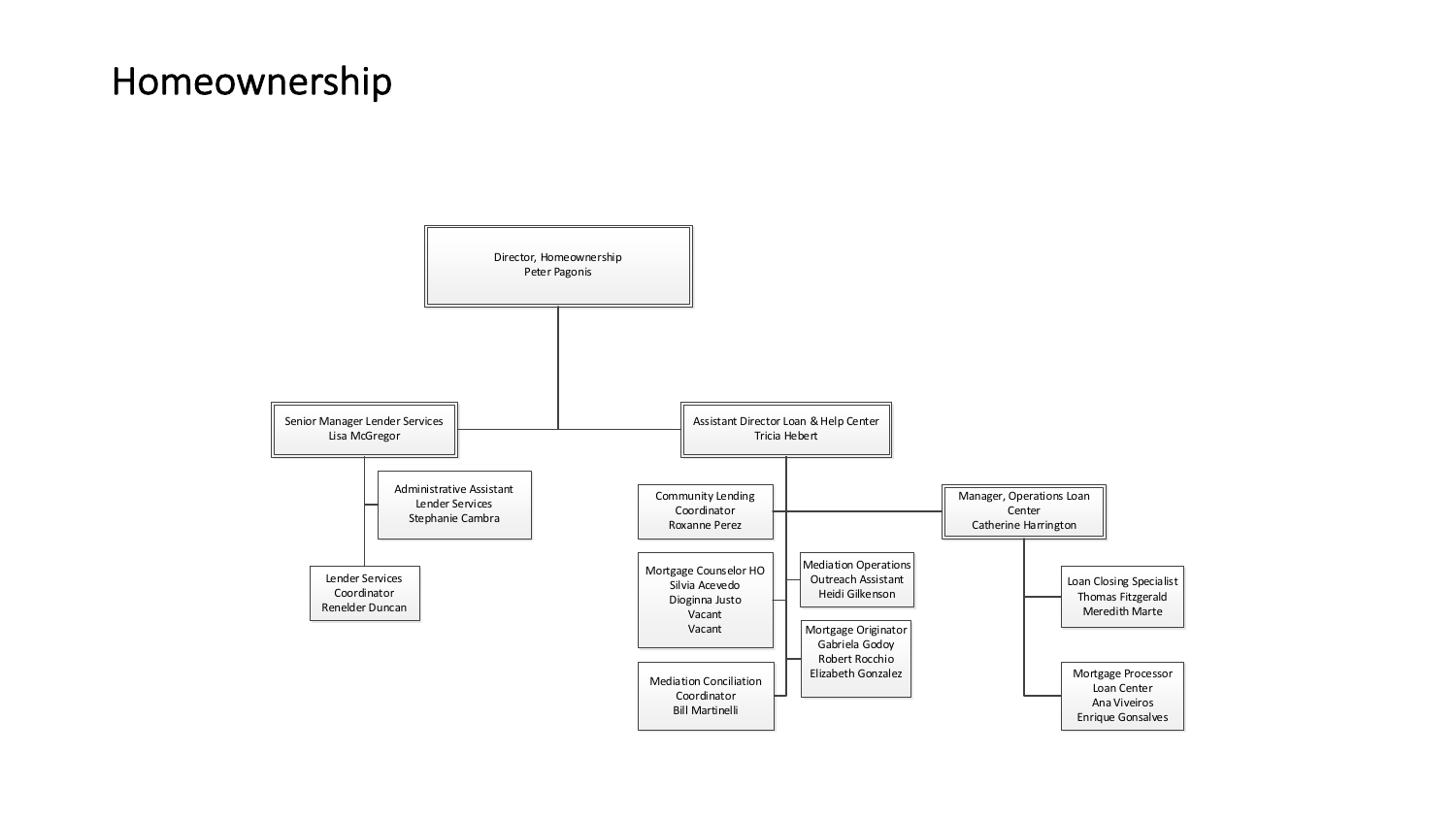# Homeownership II

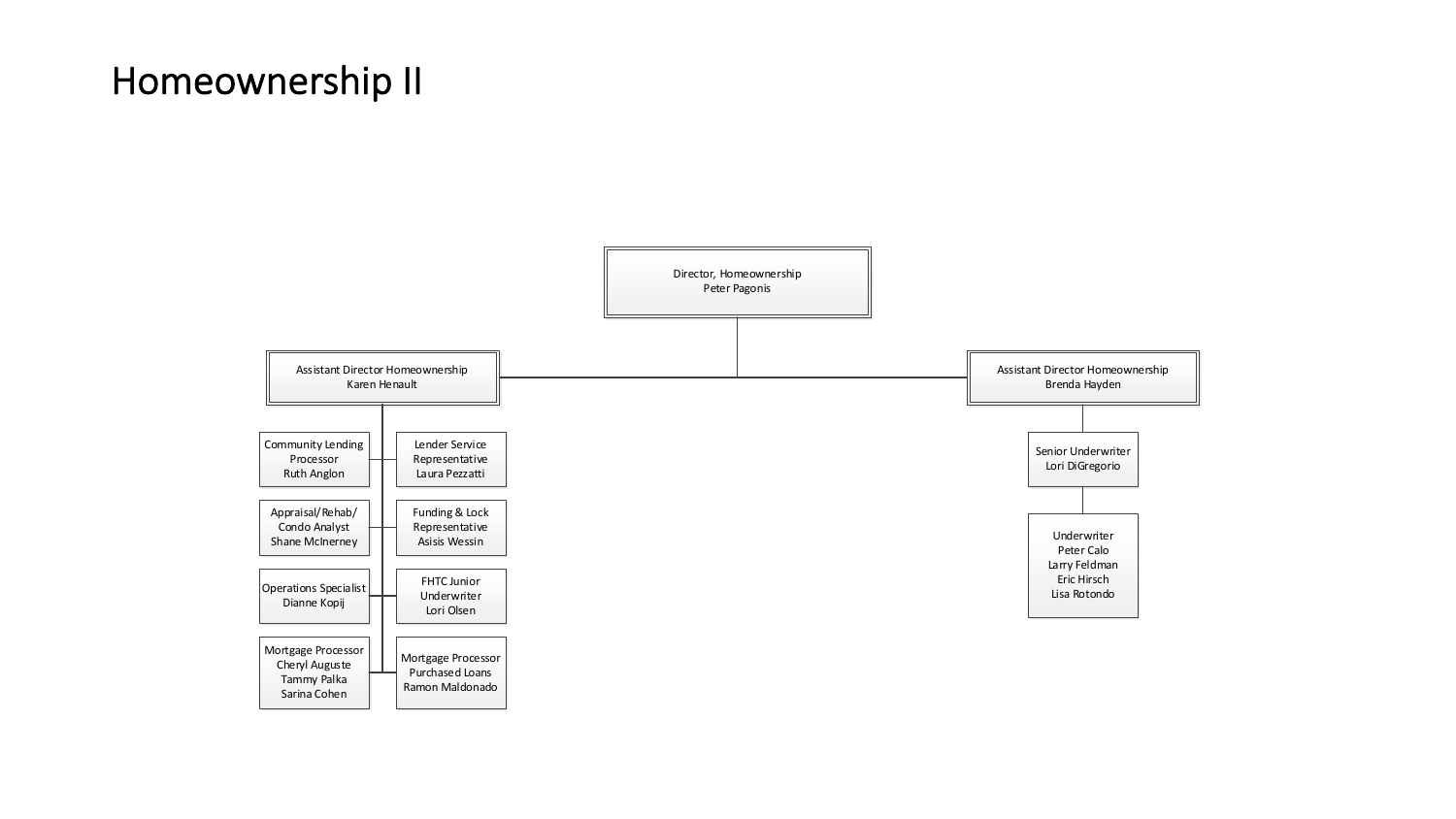## Loan Servicing

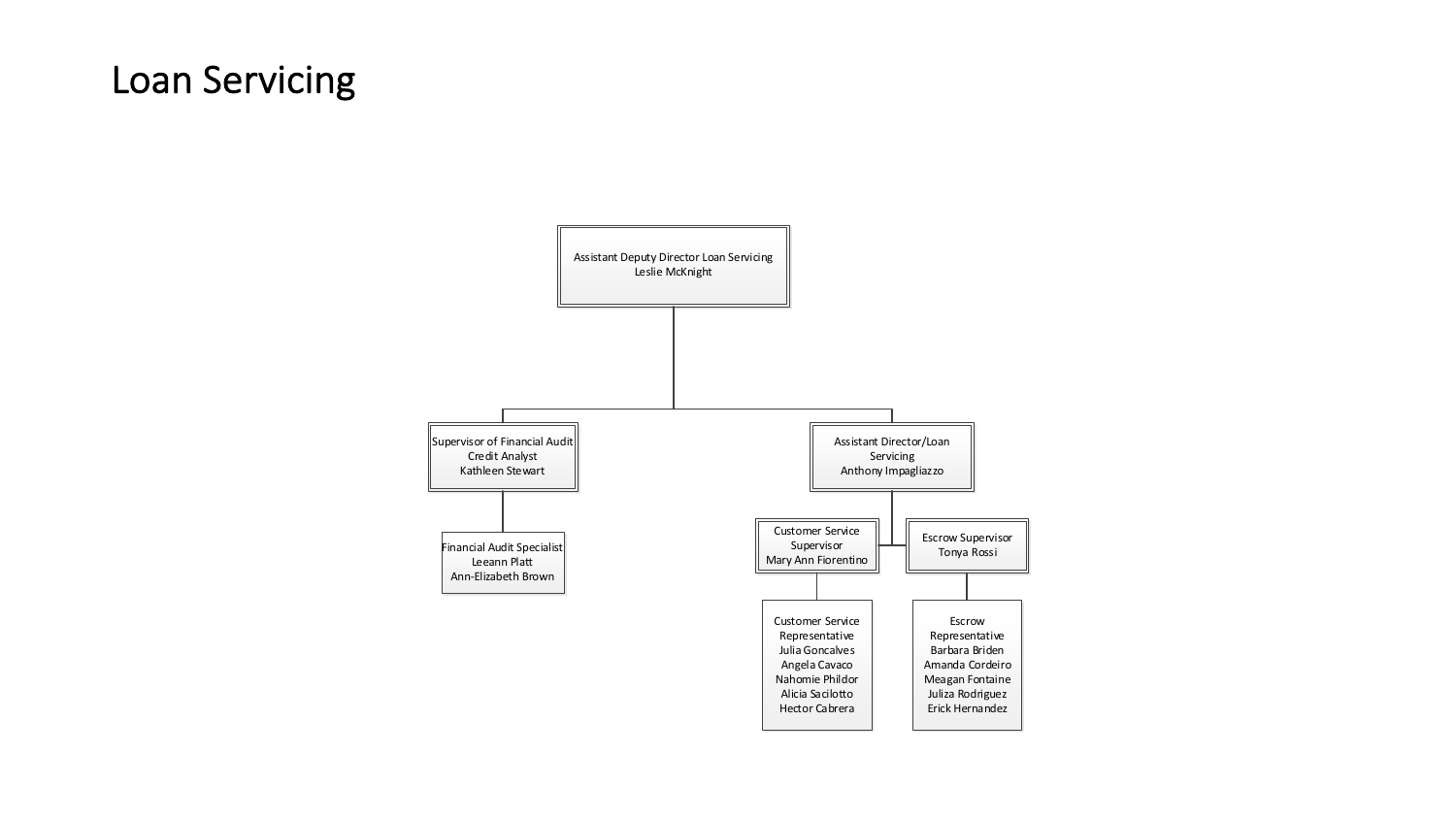# Loan Servicing II

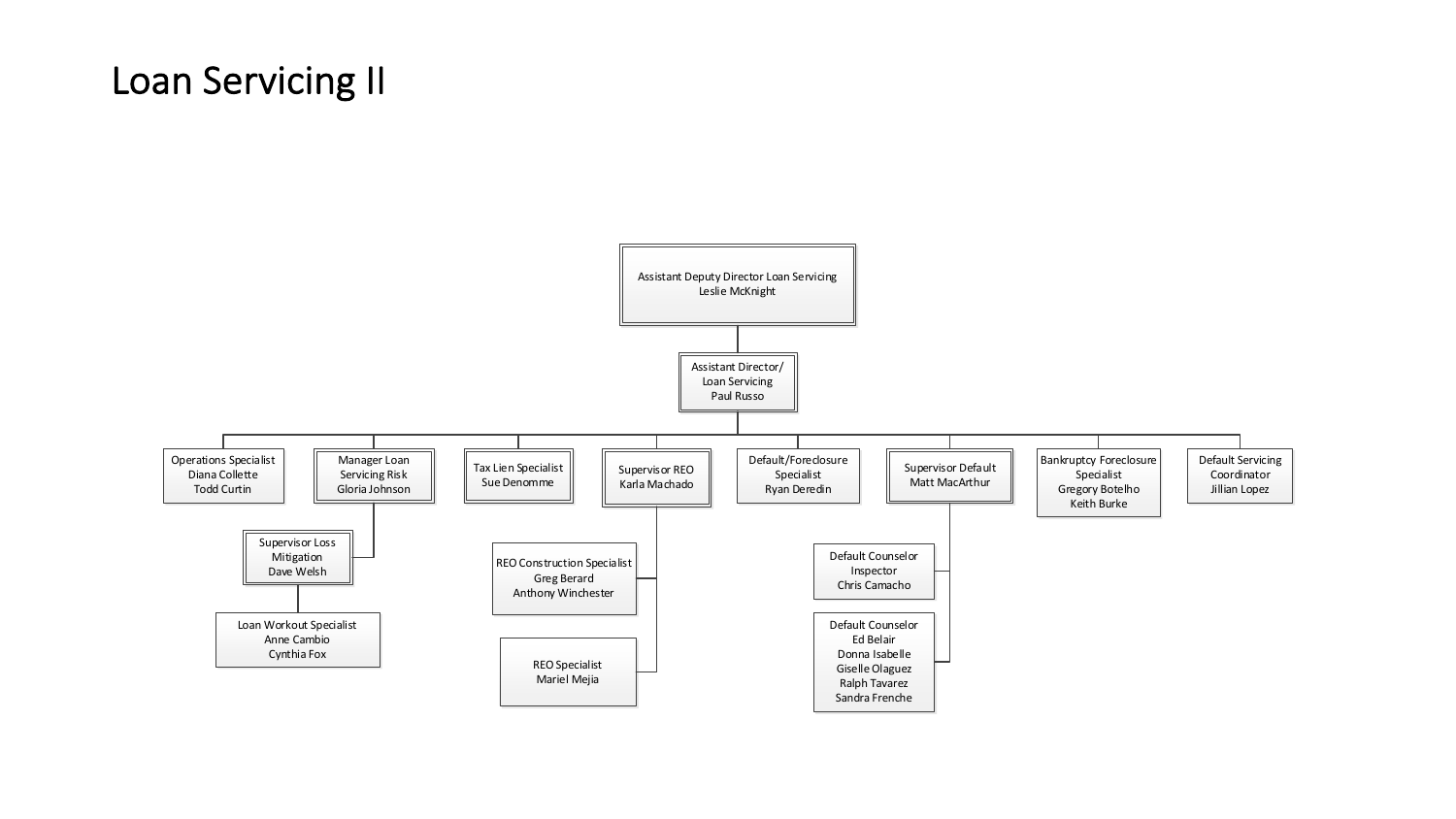#### Leased Housing & Rental Services

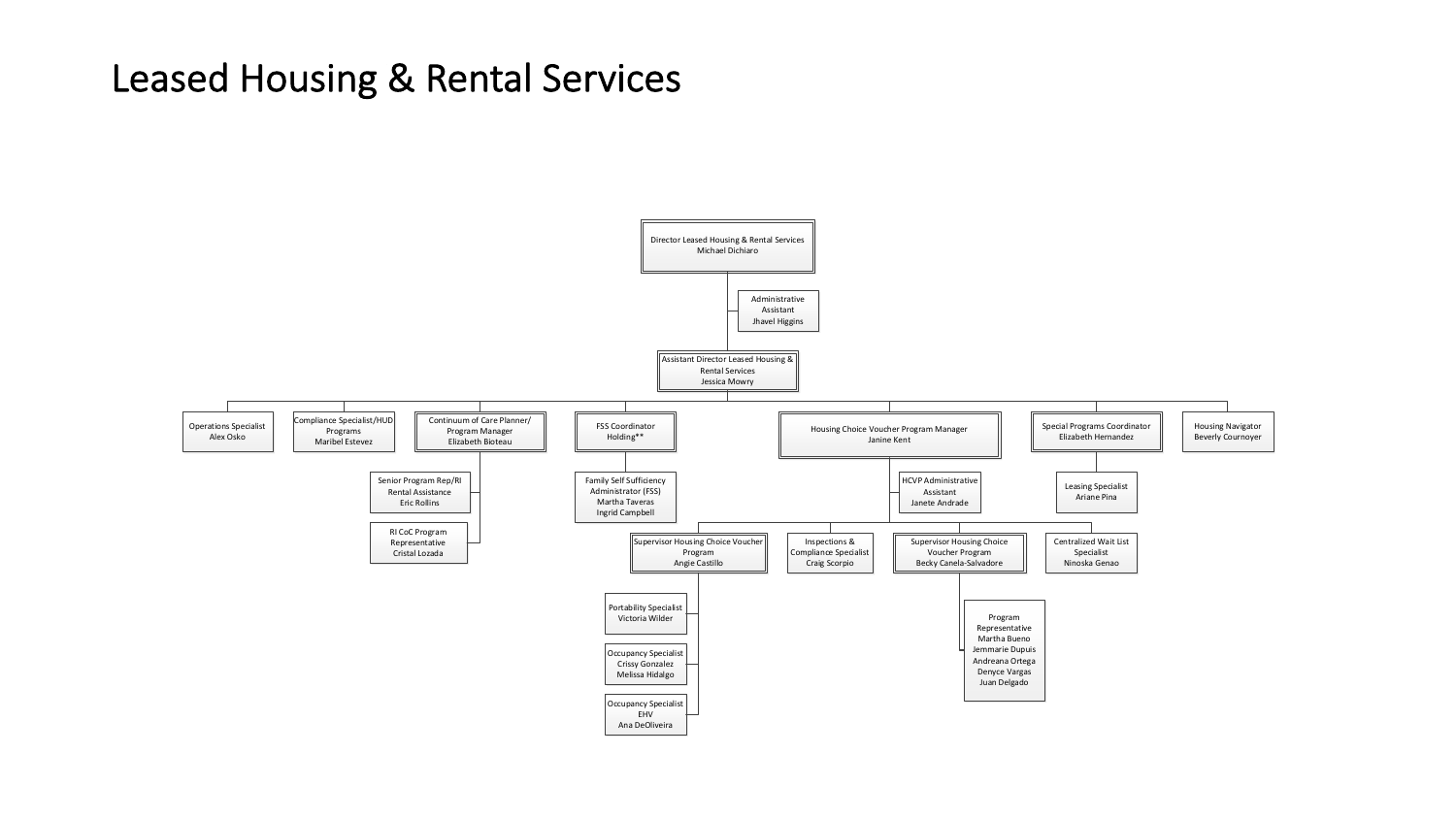## Leased Housing & Rental Services II

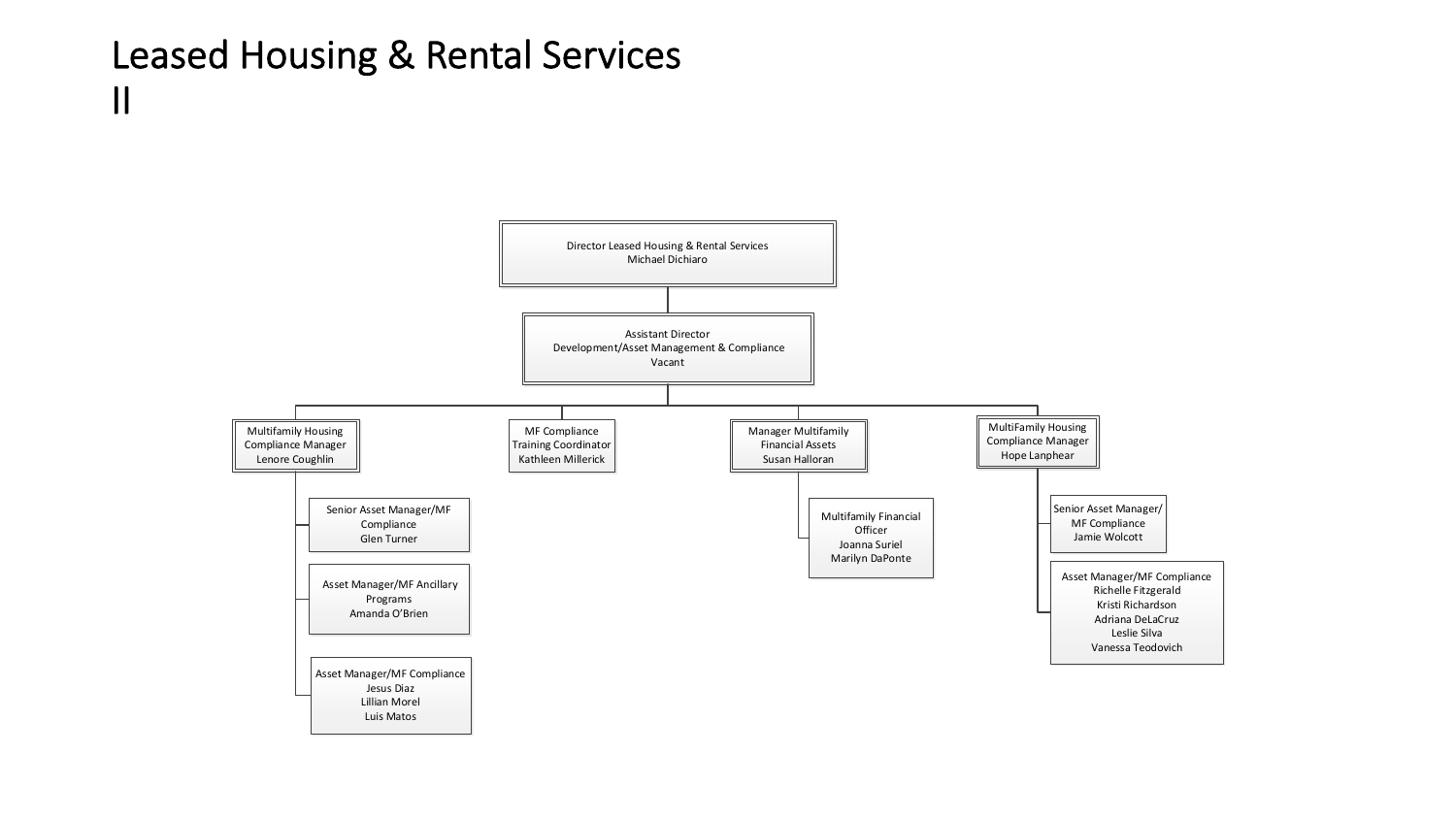## Homeownership Assistance Fund